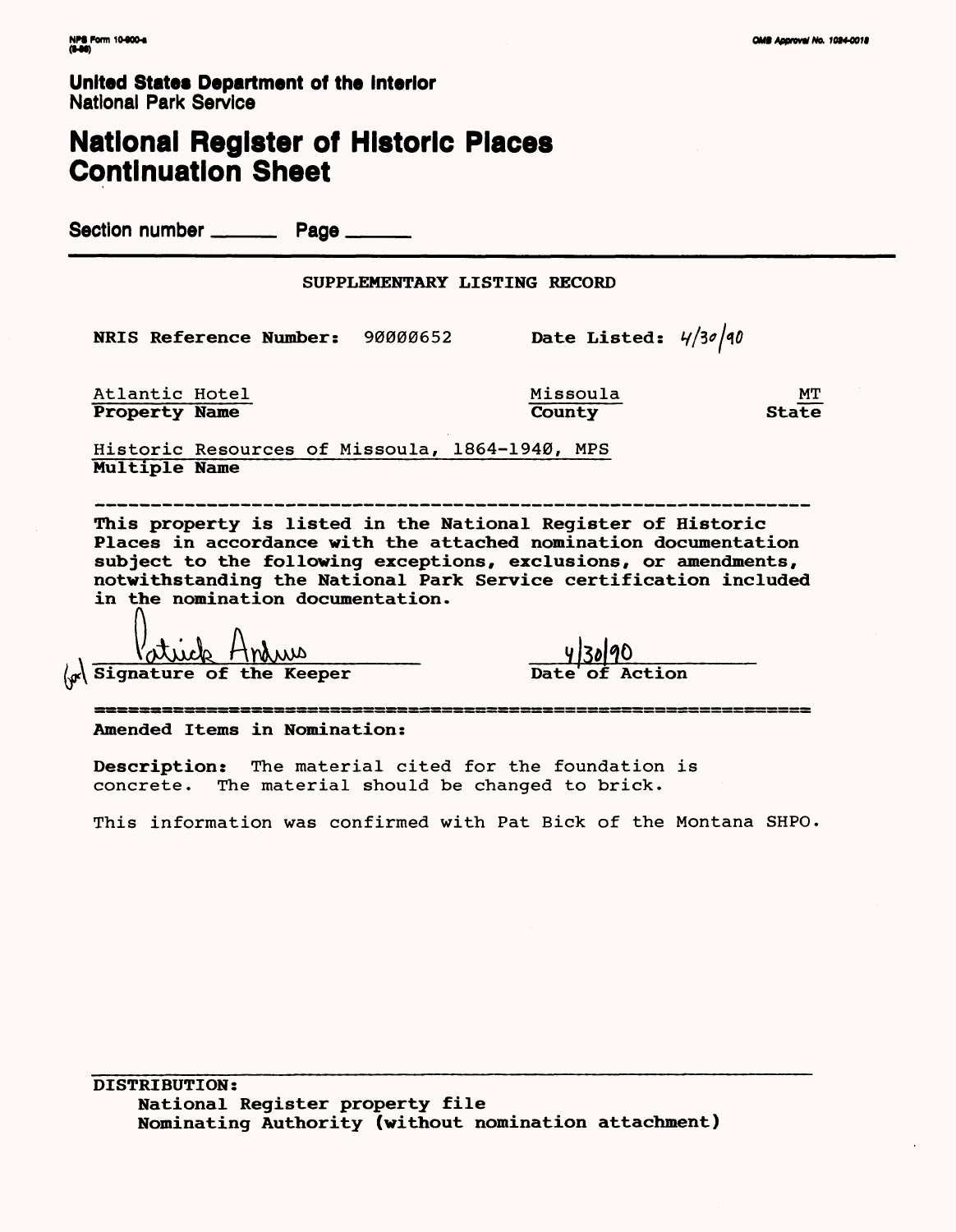#### United States Department of the Interior National Park Service

# National Register of Historic Places Registration Form

This form is for use in nominating or requesting determinations of eligibility for individual properties or districts. See instructions in *Guidelines*<br>for Completing National Register Forms (National Register Bulletin 16) the requested information. If an item does not apply to the property being documented, enter "N/A" for "not applicable." For functions, styles, materials, and areas of significance, enter only the categories and subcategories listed in the instructions. For additional space use continuation sheets •'-Cr'Ti 10-900a). Type all entries.

| 1. Name of Property                                                                                                                                                                                 |                                                                                                                                                                                                                                                                                                                                                                                                                                                         |                                                                                                                                                                                                                                |                                     |  |  |
|-----------------------------------------------------------------------------------------------------------------------------------------------------------------------------------------------------|---------------------------------------------------------------------------------------------------------------------------------------------------------------------------------------------------------------------------------------------------------------------------------------------------------------------------------------------------------------------------------------------------------------------------------------------------------|--------------------------------------------------------------------------------------------------------------------------------------------------------------------------------------------------------------------------------|-------------------------------------|--|--|
| Atlantic Hotel<br>historic name                                                                                                                                                                     |                                                                                                                                                                                                                                                                                                                                                                                                                                                         |                                                                                                                                                                                                                                |                                     |  |  |
| other names/site number                                                                                                                                                                             | Circle Square Second Hand Store                                                                                                                                                                                                                                                                                                                                                                                                                         |                                                                                                                                                                                                                                |                                     |  |  |
| 2. Location                                                                                                                                                                                         |                                                                                                                                                                                                                                                                                                                                                                                                                                                         |                                                                                                                                                                                                                                |                                     |  |  |
| street & number 519 North Higgins Avenue                                                                                                                                                            |                                                                                                                                                                                                                                                                                                                                                                                                                                                         |                                                                                                                                                                                                                                | $n \times a$ not for publication    |  |  |
| Missoula<br>sity, town.                                                                                                                                                                             |                                                                                                                                                                                                                                                                                                                                                                                                                                                         |                                                                                                                                                                                                                                | n/a vicinity                        |  |  |
| Montana<br>code 030<br>state.                                                                                                                                                                       | county Missoula                                                                                                                                                                                                                                                                                                                                                                                                                                         | code063                                                                                                                                                                                                                        | zip code 59802                      |  |  |
| 3. Classification                                                                                                                                                                                   |                                                                                                                                                                                                                                                                                                                                                                                                                                                         |                                                                                                                                                                                                                                |                                     |  |  |
| Ownership of Property                                                                                                                                                                               | Category of Property                                                                                                                                                                                                                                                                                                                                                                                                                                    |                                                                                                                                                                                                                                | Number of Resources within Property |  |  |
| $\frac{X}{X}$ private                                                                                                                                                                               | $x$ building(s)                                                                                                                                                                                                                                                                                                                                                                                                                                         | Contributing                                                                                                                                                                                                                   | Noncontributing                     |  |  |
| public-local                                                                                                                                                                                        | district                                                                                                                                                                                                                                                                                                                                                                                                                                                |                                                                                                                                                                                                                                | buildings                           |  |  |
| public-State                                                                                                                                                                                        | site                                                                                                                                                                                                                                                                                                                                                                                                                                                    |                                                                                                                                                                                                                                | Siles                               |  |  |
| public-Federal                                                                                                                                                                                      | structure                                                                                                                                                                                                                                                                                                                                                                                                                                               | structures                                                                                                                                                                                                                     |                                     |  |  |
|                                                                                                                                                                                                     | object                                                                                                                                                                                                                                                                                                                                                                                                                                                  |                                                                                                                                                                                                                                | objects                             |  |  |
|                                                                                                                                                                                                     |                                                                                                                                                                                                                                                                                                                                                                                                                                                         |                                                                                                                                                                                                                                | Total                               |  |  |
|                                                                                                                                                                                                     |                                                                                                                                                                                                                                                                                                                                                                                                                                                         |                                                                                                                                                                                                                                |                                     |  |  |
|                                                                                                                                                                                                     | Number of contributing resources previously<br>Name of related multiple property listing:<br>Historical Resources in Missoula, 1864–1940<br>listed in the National Register $\qquad 0$                                                                                                                                                                                                                                                                  |                                                                                                                                                                                                                                |                                     |  |  |
| 4. State/Federal Agency Certification                                                                                                                                                               |                                                                                                                                                                                                                                                                                                                                                                                                                                                         |                                                                                                                                                                                                                                |                                     |  |  |
|                                                                                                                                                                                                     | As the designated authority under the National Historic Preservation Act of 1966, as amended, I hereby certify that this                                                                                                                                                                                                                                                                                                                                |                                                                                                                                                                                                                                |                                     |  |  |
| Signature of certifying official<br>State or Federal agency and bureau                                                                                                                              | A inomination $\Box$ request for determination of eligibility meets the documentation standards for registering properties in the<br>National Register of Historic Places and meets the procedural and professional requirements set forth in 36 CFR Part 60.<br>In my opinion, the property $\boxed{\times}$ meets $\boxed{\_\}$ does not meet the National Register criteria. $\boxed{\_\}$ See continuation sheet.<br>$20_{\sim}$<br>mauel<br>09H2TM |                                                                                                                                                                                                                                | $3 - 14 - 9$<br>Date                |  |  |
|                                                                                                                                                                                                     | In my opinion, the property   meets   does not meet the National Register criteria.                                                                                                                                                                                                                                                                                                                                                                     |                                                                                                                                                                                                                                | See continuation sheet.             |  |  |
| Signature of commenting or other official<br>Date                                                                                                                                                   |                                                                                                                                                                                                                                                                                                                                                                                                                                                         |                                                                                                                                                                                                                                |                                     |  |  |
|                                                                                                                                                                                                     |                                                                                                                                                                                                                                                                                                                                                                                                                                                         |                                                                                                                                                                                                                                |                                     |  |  |
| State or Federal agency and bureau                                                                                                                                                                  |                                                                                                                                                                                                                                                                                                                                                                                                                                                         |                                                                                                                                                                                                                                |                                     |  |  |
| 5. National Park Service Certification                                                                                                                                                              |                                                                                                                                                                                                                                                                                                                                                                                                                                                         |                                                                                                                                                                                                                                |                                     |  |  |
| I, hereby, certify that this property is:                                                                                                                                                           |                                                                                                                                                                                                                                                                                                                                                                                                                                                         |                                                                                                                                                                                                                                |                                     |  |  |
| Centered in the National Register.<br>See continuation sheet.<br>determined eligible for the National<br>Register. See continuation sheet.<br>determined not eligible for the<br>National Register. |                                                                                                                                                                                                                                                                                                                                                                                                                                                         |                                                                                                                                                                                                                                |                                     |  |  |
| removed from the National Register.                                                                                                                                                                 |                                                                                                                                                                                                                                                                                                                                                                                                                                                         | teachd anns the control of the second second second second second second second second second second second second second second second second second second second second second second second second second second second se |                                     |  |  |
|                                                                                                                                                                                                     | Signature of the Keeper<br>olûr                                                                                                                                                                                                                                                                                                                                                                                                                         |                                                                                                                                                                                                                                | Date of Action                      |  |  |

In) MAR 1 91990

**OMfi No. 1024-0018**

Ë

 $\acute{\epsilon}$ 

**NATIONAL REGISTER**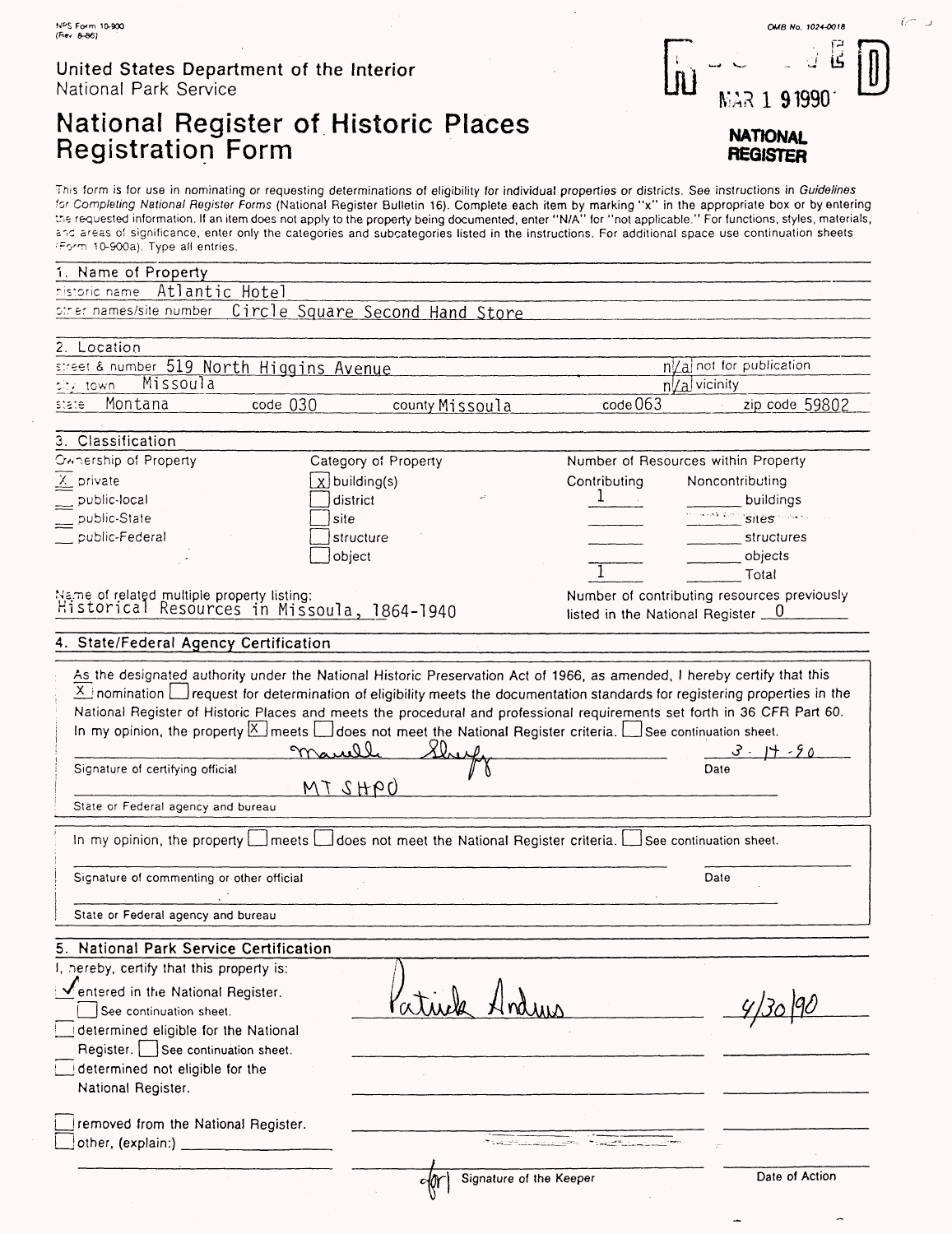| Historic Functions (enter categories from instructions)                     | Current Functions (enter categories from instructions) |  |  |  |  |
|-----------------------------------------------------------------------------|--------------------------------------------------------|--|--|--|--|
| Hotel                                                                       | Second hand store and apartments                       |  |  |  |  |
|                                                                             |                                                        |  |  |  |  |
|                                                                             |                                                        |  |  |  |  |
| 7. Description                                                              |                                                        |  |  |  |  |
| <b>Architectural Classification</b><br>(enter categories from instructions) | Materials (enter categories from instructions)         |  |  |  |  |
|                                                                             | foundation concrete                                    |  |  |  |  |
| Commercial Vernacular                                                       | brick<br>walls                                         |  |  |  |  |
|                                                                             | asphalt<br>roof                                        |  |  |  |  |
|                                                                             | pressed metal<br>other                                 |  |  |  |  |

Describe present and historic physical appearance.

The Atlantic Hotel is a three-story, rectangular, brick commercial building located on North Higgins Avenue, at the north end of the central business district near the old Northern Pacific Depot. It is flanked on its north side by one-story, historic commercial buildings and on the south by a hamburger stand and alleyway, which exposes the building's south side.

The building has a stepped parapet with battlements, corner pilasters, dentilated metal cornice, five front bays, nine side bays, and a brick foundation. The front facade is high-fire brick and the sides and the rear of the building are low-fire brick. The projecting front cornice is molded metal with dentilation and pressed metal patterned ornamentation in the frieze. Located below the frieze are header arches separated by vertical, angled stretchers. Third-story windows are wood frame, double-hung, one-over-one with flat arches and a continuous rusticated sandstone sill. The second floor of the building also has wood frame, double-hung, one-over-one windows with elaborate raised header belt ornamentation above the windows and raised header belts between the windows. The second floor windows also have a continuous sandstone sill. Inset, corbelled horizontal brick panels separate the first and second floors and are painted white with black painted letters reading "We Buy Anything (of value) ." The first floor consists of a flush, wood frame centered door with flanking fixed, wood frame, commercial display windows comprising the southern two-thirds of the building and a single wood frame door with recently applied vertical wood siding on the north one-third of the facade. The words "Circle Square Second Hand Store" are painted on white wood panels above the doors and windows. The centered doorway at 519 North Higgins is wood frame with a full-length window. The north side front door at 523 North Higgins (the entryway to the upstairs apartments) is covered with vertical 1x6 siding, which has been added to the sides of the door and around the transom.

The south side of the building is low-fire brick with battlements separating the stepped sections of the roof. Third and second story windows are narrow, wood frame, double-hung, one-over-one windows with three-tiered header relief arches and rusticated sandstone sills. The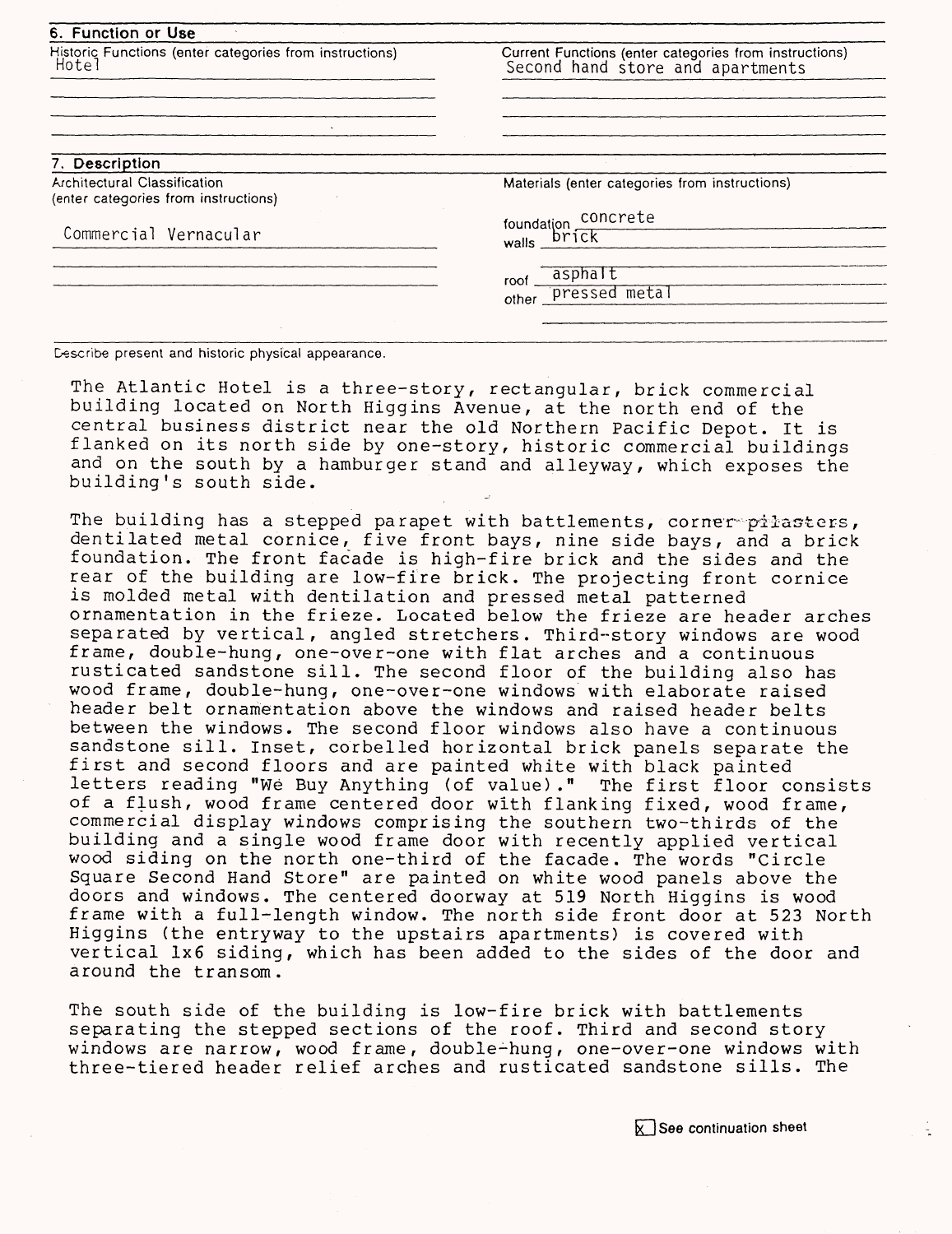**United States Department of the Interior** National Park Service

### **National Register of Historic Places Continuation Sheet**

Section number  $\frac{7}{2}$  Page  $\frac{1}{2}$  Atlantic Hotel

first floor also has small arched windows and two arched doorways. The words "Atlantic Hotel" are painted on the brick under the first floor window closest to Higgins.

The rear of the building has a one-story, brick addition constructed of low-fire brick with a rear two-tiered header relief arch multi-pane casement window. Located on top of the first floor extension is a porch covered by a wood frame shed roof supported by 4x4 support posts. The windows on the second and third floors at the rear of the building are similar to those on the south side of the building.

The east half of the north side of the building has no windows but does have a large painted sign with white letters against a hlack. background reading "Atlantic Hotel, Cafe, Rooms 75c and up, Lunch Counter, Best Meal in the City." The west half of the north side of the building has a large, white sign painted on a faded red background reading "Drink Coca Cola, Delicious and Refreshing." The upper level windows on the west side of the north wall are similar to those on the south side of the building.

This hotel maintains a great deal of its integrity of setting, design, materials, and association. Its front facade, which wraps around a bit on the sides of the building, is constructed of highly ornamental highfire brick. The sides and rear of the building retain a high degree of integrity, including the numerous wood frame, double-hung, one-over-one windows with header arches on all three floors and the historic hotel signs on the north and south sides of the building. Even the lower front facade retains a great deal of its integrity with what appears to be the original wood frame containing the front door and flanking windows.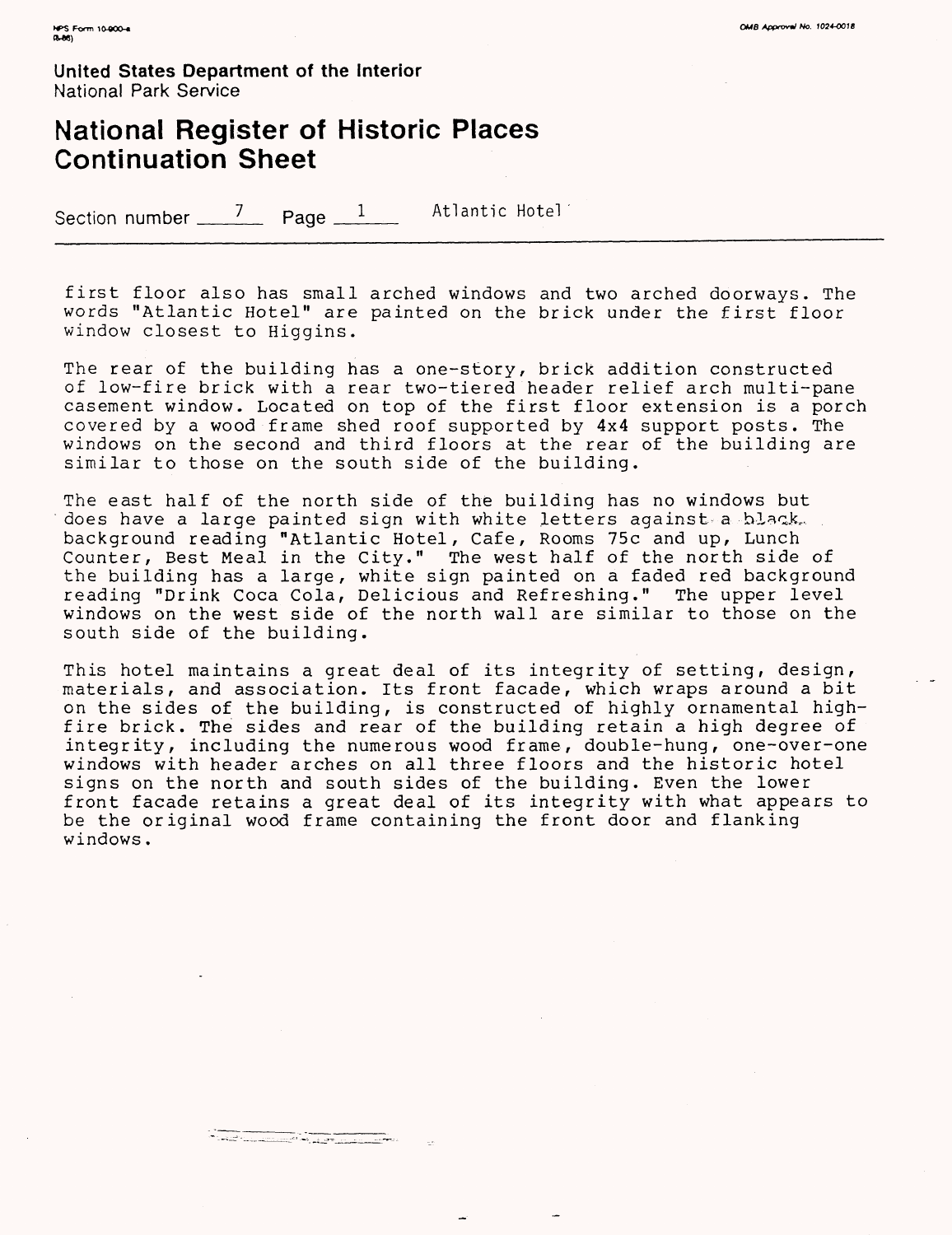| 8. Statement of Significance                                                                                               |                                             |                          |
|----------------------------------------------------------------------------------------------------------------------------|---------------------------------------------|--------------------------|
| Certifying official has considered the significance of this property in relation to other properties:<br>nationally<br>zi: | $\overline{X}$ locally<br>Statewide         |                          |
| $ X $ A<br>Applicable National Register Criteria<br>∫B                                                                     | 1D<br>∣X ∣C                                 |                          |
| Criteria Considerations (Exceptions)<br>l B<br>١A                                                                          | ١G<br>Ð<br>Ε<br>C<br>F                      |                          |
| Areas of Significance (enter categories from instructions)<br>Architecture<br>Commerce                                     | Period of Significance<br>1902-1940<br>1902 | <b>Significant Dates</b> |
|                                                                                                                            | <b>Cultural Affiliation</b><br>n/a          |                          |
| Significant Person<br>n/a                                                                                                  | Architect/Builder<br>A.J. Gibson            |                          |

State significance of property, and justify criteria, criteria considerations, and areas and periods of significance noted above.

The Atlantic Hotel is eligible for listing in the National Register of Historic Places under criteria A and C. It is associated with the early twentieth century commercial expansion of Missoula and the construction of numerous railroad-related buildings such as hotels for railroad workers and passengers. The hotel was designed by A. J. Gibson, Missoula's most prominent turn-of-the century architect. It is also an excellent example of early twentieth century architecture with a front facade of high-fire brick featuring polychrome detailing and elaborate ornamentation. The building has a high degree of integrity on the upper and lower levels and on the stepped parapets of the sides with their numerous, arched, double-hung windows. The historic Atlantic Hotel sign also contributes a strong sense of association with the historic period.

The Atlantic Hotel was constructed in 1902 when the property was owned by Carrie Kohn (1902-1917) . Subsequent owners included Andrew Jacobsen (1926) , and Ester Conrad and Ruby Montgomery (1939) . The 1912 Sanborn Map shows the building containing a restaurant, saloon, lodging, and a barber shop. The 1907 Polk City Directory shows the Atlantic Hotel at this location, with Andrew Jacobsen as the proprietor. Jacobsen was the proprietor until the mid 1920s, when he purchased the property. Matt Erdlandson was proprietor until the mid 1930s when Jacobsen assumed that position again. The hotel is listed as the Atlantic Hotel throughout the historic period.

The Atlantic Hotel was constructed during Missoula's second major railroad-era building boom that was occasioned by the construction of the Milwaukee Road and the reconstruction of the Northern Pacific through Missoula. Several other hotels that served both railroad workers and passengers were built at that time in the north end of the city near the railroad depot.

See continuation sheet